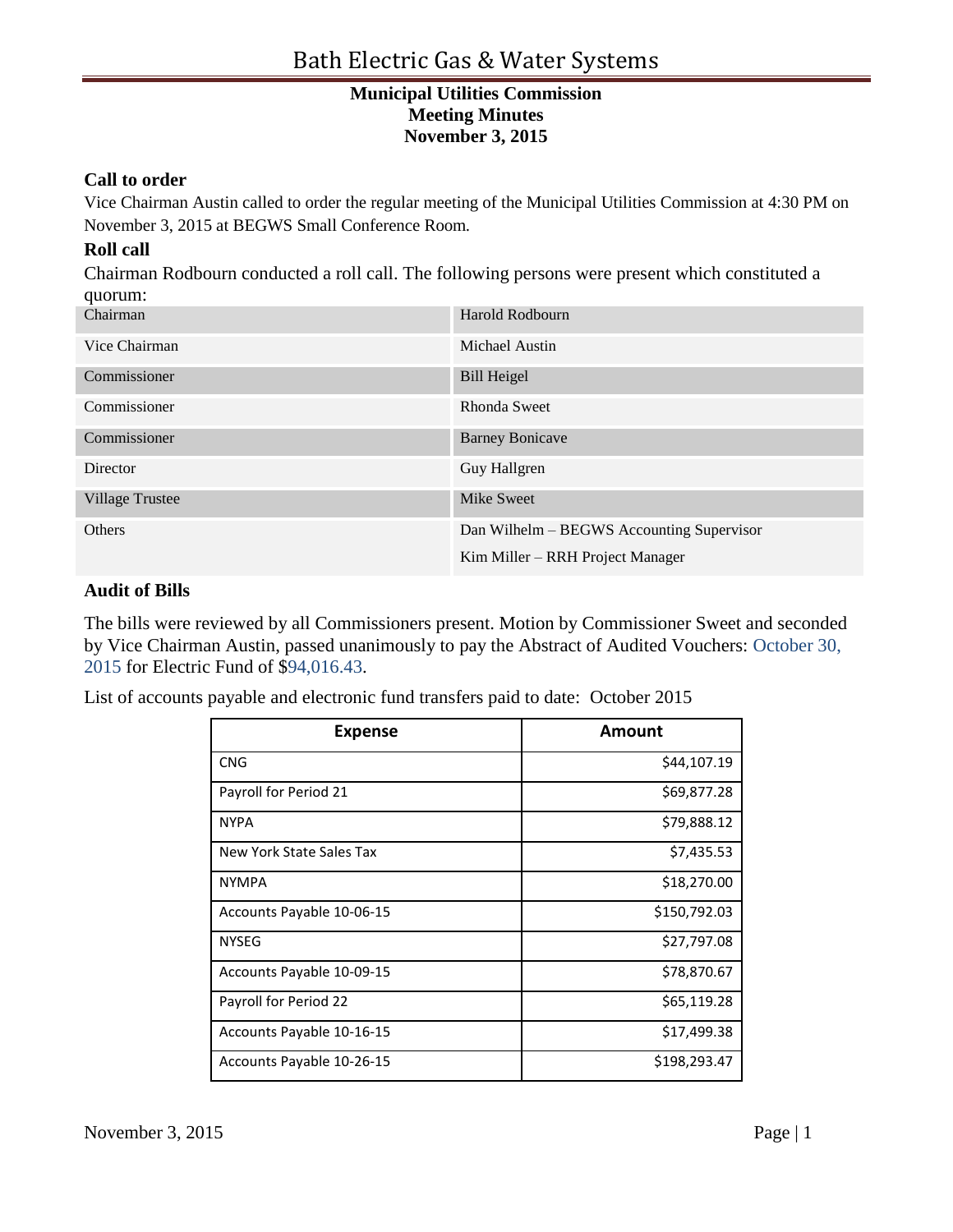### **Approval of Meeting Minutes**

Motion by Commissioner Bonicave to approve meeting minutes, seconded by Commissioner Heigel. Approved unanimously.

## **Bryce Davis**

Bryce Davis has graduated from Line Apprentice Training school thru the NEPPA organization. There was a ceremony and a dinner was held to honor 10 graduates in Victor NY. Director Hallgren and Line Supervisor Mark Hawk were in attendance for this event.

### **Accounting Supervisor Introduction**

Mr. Dan Wilhelm has started with BEGWS as our new Accounting Supervisor as of October 26, 2015. Dan comes from the Southern Tier Regional Development counsel. He holds a chemical engineering degree from Clarkson University and is well respected for his accounting expertise and knowledge of business process development.

# **Hilights from Supervisors Reports**

- During the month the accounting staff completed Edmunds training on various Finance topics.
- On October 27<sup>th</sup>, the accounting staff completed with PSC the GAC for 2014-2015.
- During the month of October \$211,833.49 was spent on the Sewer Upgrade Project.
- During the month, the accounting staff worked with the PSC on questions regarding the Temporary Surcharge Reconciliation for Gas. This is still ongoing.
- Currently we have 1015 electric meters being read by radio. This is about 23.2% of our electric meter population. We currently have 207 e-bill customers and 257 direct withdrawal customers.
- Conversion Project
	- o Converted Cameron Street, county Rte. 10, West William, Kellar, Ellis, Bundy Ave., Ontario St., Kruger Street and West Washington from Pine to Kruger.
	- o Ran new primary and secondary wire to split load on Circle drive and refeed Freeman Terrace for backlot Hendrix removal on W. Washington St.
	- o Removed backlot Hendrix wire from Robie St. to Freeman Terrace.
	- o Planned areas to be converted for 2015 have been finished and we are moving on to next year's work.
- Banners were changed to Wineglass and then to Winter banners. This took 38 man hrs of contribution to the village to complete.
- Electric crew attended Safety training on Oct. 1. Areas of discussion were trouble shooting and power restoration.
- Bryce attended his last class of his 4 year program Oct. 27-30. He graduated with a ceremony on Oct. 29. He has become a very big asset to us and we hope to keep him here for many years in the future.

November 3, 2015  $\qquad \qquad$  Page | 2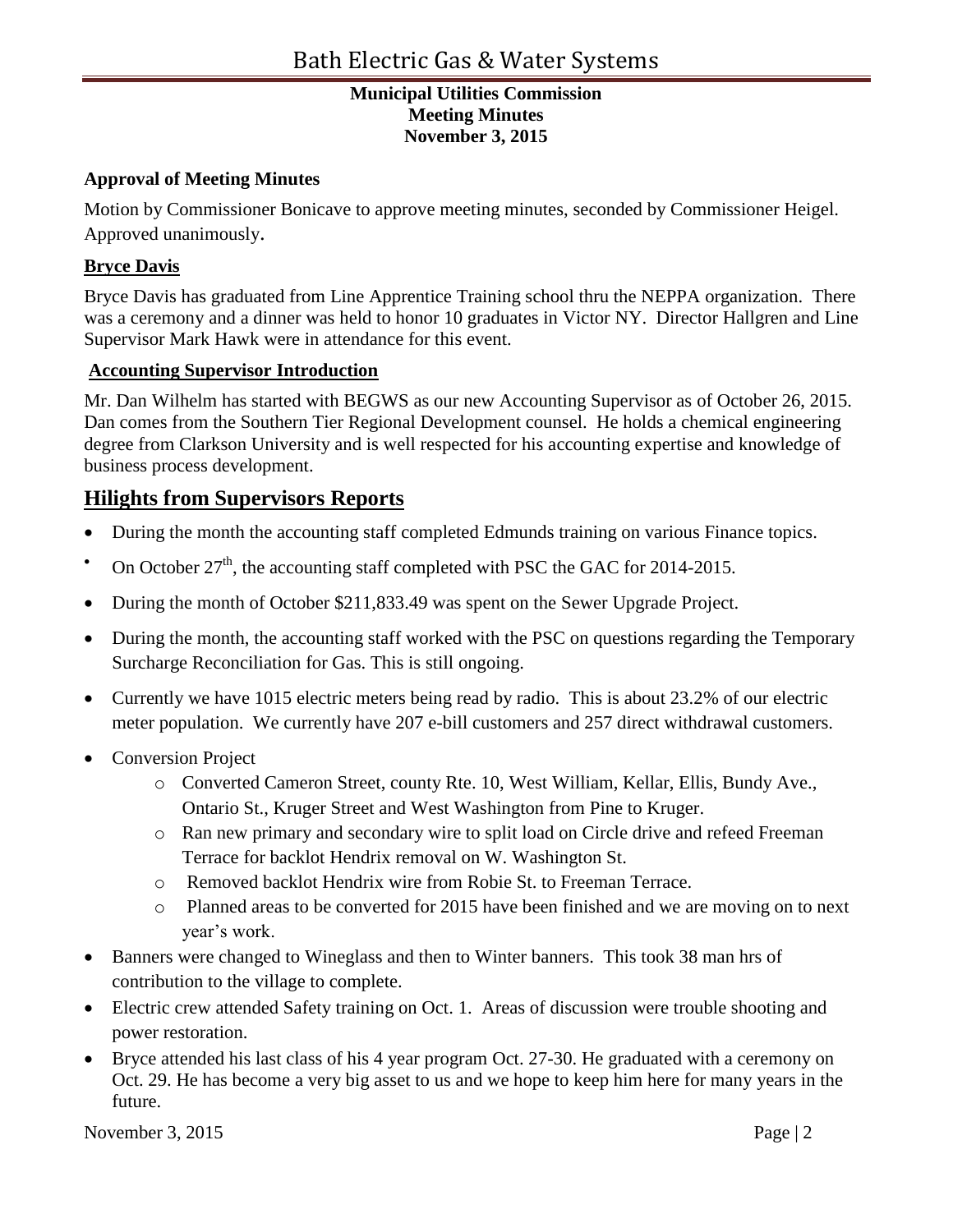- Installed gas meters for new pharmacy
- Installed switches on the motion sensors @ all 4 wells to cut down on the false intrusion alarms.
- Annual hydrant flushing completed
- Water main break on Circle Drive repaired
- Installed new 2" water main to West side of Rt 54 for Pharmacy
- Installed new service main to curb for Pharmacy
- Continuing gas Service replacement on Liberty St
- Cut sidewalks on Liberty for service replacement
- Installed new HP gas main to West side of Route 54 for new Pharmacy
- Installed new service to Weavers Pharmacy
- Fixed water valve at WWTP
- Aerobic Digesters  $1 \& 2$  are being drained to be cleaned.
- Replaced bearings in lamson blowers.  $1 \& 3$
- Had Ditch on west side of the plant cleaned for storm water runoff. This ditch was choked with vegetation which restricted proper drainage and enhanced wetland growth in an areas which was previously mowed field.
- Cut down and removed dead trees inside the fence line.
- A project has begun to repair the primary clarifier scum line pumping system. New pump, piping, heating, and flushing system are to be installed. This system has been inoperable for approximately 10 years.

**BEGWS presents to Brookhaven Labs Smartgrid Conference** - Director Hallgren presented the BEGWS plan for deploying a smart grid in the Village of Bath to Brookhaven Labs conference on Smart Grids on October 8, 2015. Topics covered by BEGWS were the scope of its plans as well as the benefits to BEGWS and its customers

### **Resource Recovery Hub meeting with Environmental Protection Agency**

BEGWS conducted a meeting with 20 EPA officials from various locations to review its vision for a resource recovery hub in the Village of Bath. The EPA has an interest with working with BEGWS to establish this RRH into an EPA "Test Cell". The test cell will be used as a both a research venue to prove out new technologies as well as use Bath full scale system as a model for other systems across the country. Of particular interest to the EPA is that our model fits the needs of the Army's goal to net zero all their bases WWTP's.

### **MGP Site Cleanup** – No report for this month

# **Cycled Tree Trimming Program**

Hot spot tree trimming will be done in January 2016.

November 3, 2015 Page | 3